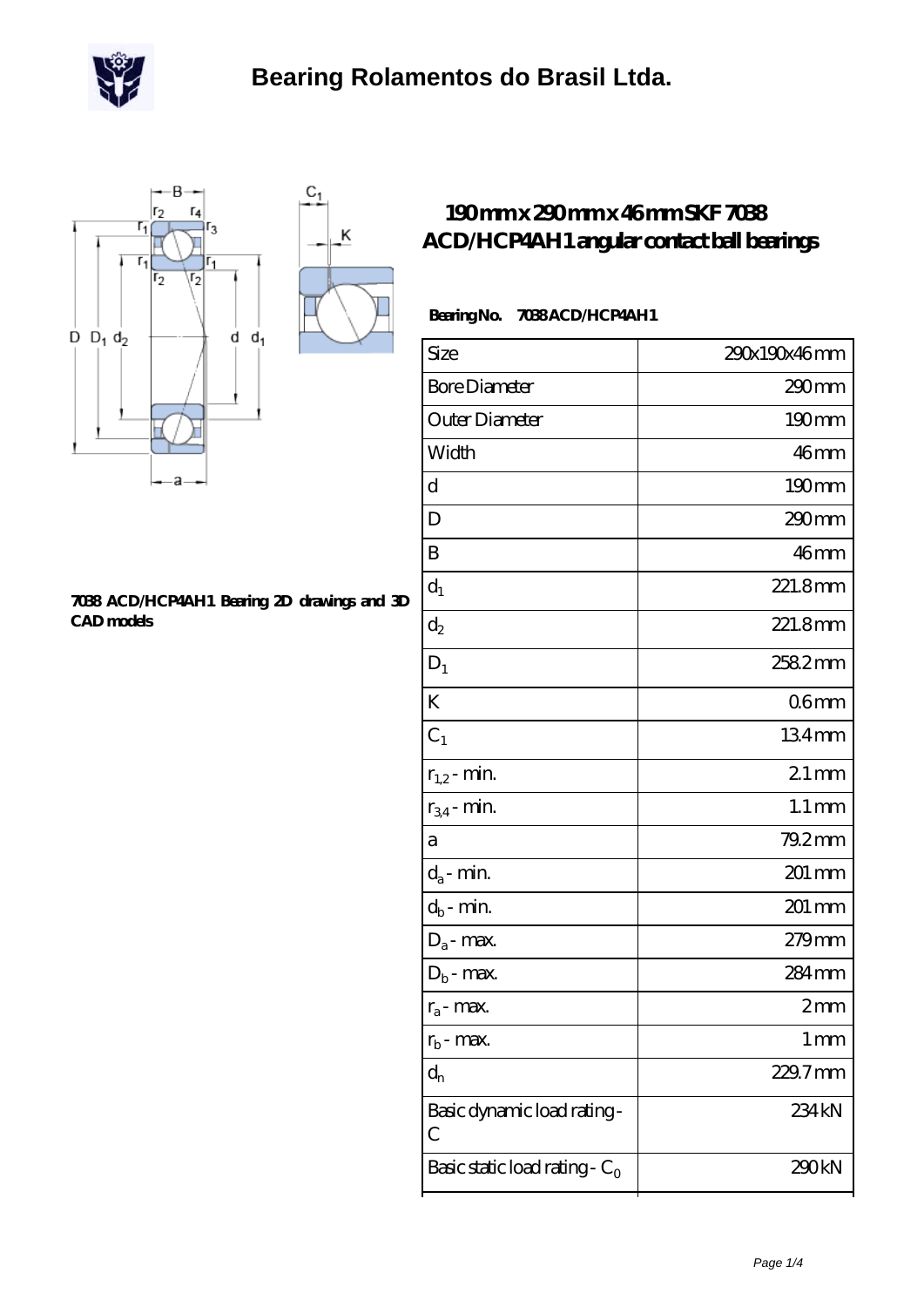

# **[Bearing Rolamentos do Brasil Ltda.](https://m.scottrobertalexander.com)**

| Fatigue load limit - Pu                  | 8kN          |
|------------------------------------------|--------------|
| Limiting speed for grease<br>lubrication | 5300r/min    |
| Limiting speed for oil<br>lubrication    | 8000mm/min   |
| Ball - $D_w$                             | 30.162mm     |
| $Ball - z$                               | 22           |
| $G_{ref}$                                | 114cm3       |
| Calculation factor - e                   | 068          |
| Calculation factor - $Y_2$               | 087          |
| Calculation factor - $Y_0$               | 038          |
| Calculation factor - $X_2$               | 0.41         |
| Calculation factor - $Y_1$               | 092          |
| Calculation factor - $Y_2$               | 1.41         |
| Calculation factor - $Y_0$               | 0.76         |
| Calculation factor - $X_2$               | 067          |
| Preload class $A - G_A$                  | 1450N        |
| Preload class $B - G_B$                  | 2900N        |
| Preload class C - $G_C$                  | 5800N        |
| Preload class $D - G_D$                  | 11600N       |
| Calculation factor - f                   | 1.14         |
| Calculation factor - $f_1$               | 0.99         |
| Calculation factor - $f_{2A}$            | 1            |
| Calculation factor - $f_{\rm 2B}$        | 1.02         |
| Calculation factor - $f_{\chi}$          | 1.05         |
| Calculation factor - $f_{2D}$            | 1.08         |
| Calculation factor - $f_{HC}$            | 1.02         |
| Preload class A                          | 523N/micron  |
| Preload class B                          | 681 N/micron |
| Preload class C                          | 898N/micron  |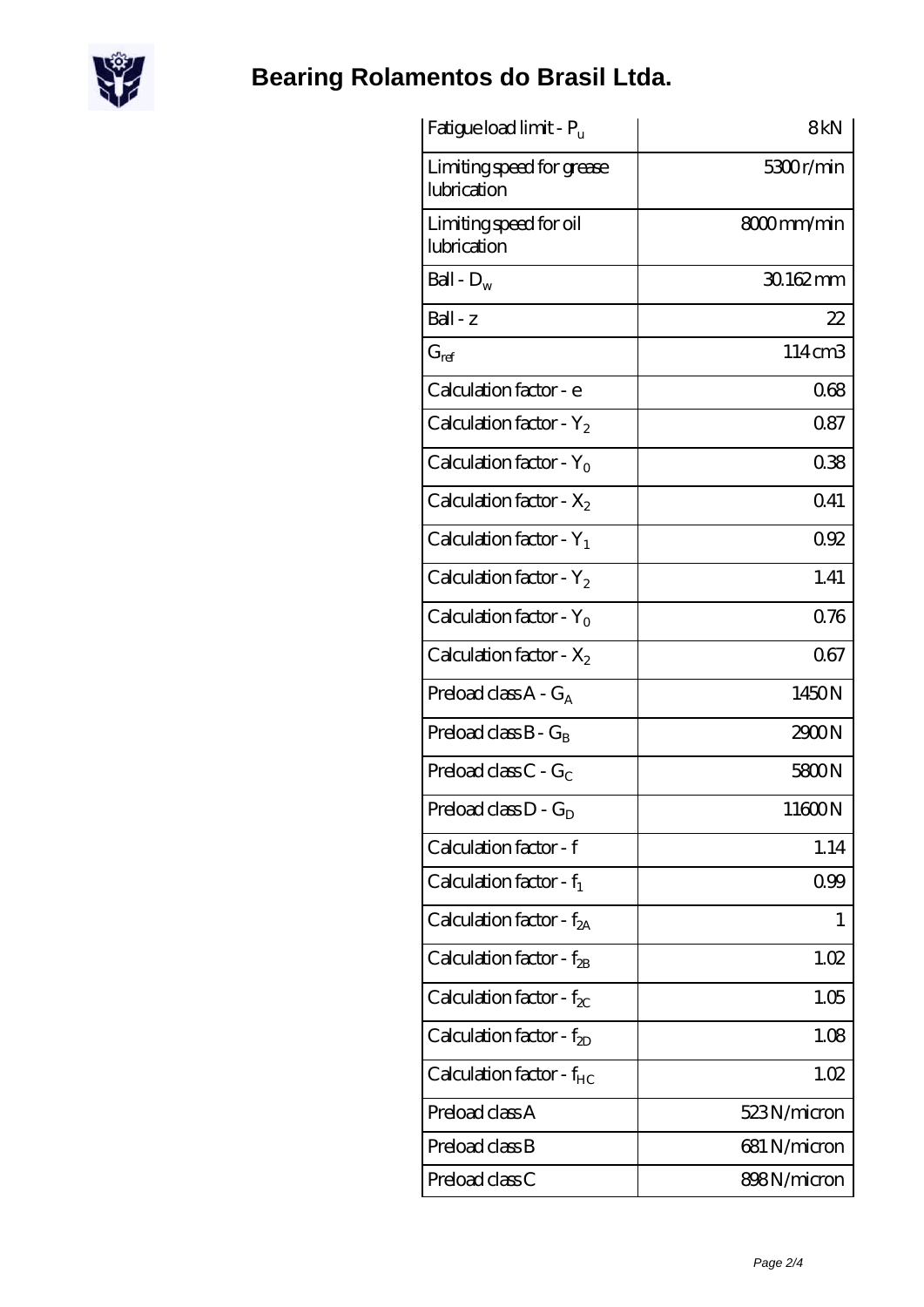

| Preload class D                                          | 1208N/micron        |
|----------------------------------------------------------|---------------------|
| $d_1$                                                    | 221.8mm             |
| $d_2$                                                    | 221.8mm             |
| $D_1$                                                    | 2582mm              |
| C <sub>1</sub>                                           | 134mm               |
| $r_{1,2}$ min.                                           | $21$ mm             |
| $r_{34}$ min.                                            | $1.1 \,\mathrm{mm}$ |
| $d_a$ min.                                               | $201 \,\mathrm{mm}$ |
| $d_h$ min.                                               | 201 mm              |
| $D_a$ max.                                               | 279mm               |
| $Db$ max.                                                | $284 \,\mathrm{mm}$ |
| $r_a$ max.                                               | 2mm                 |
| $r_{\rm b}$ max.                                         | $1 \,\mathrm{mm}$   |
| $d_{n}$                                                  | 229.7mm             |
| Basic dynamic load rating C                              | 234 kN              |
| Basic static load rating $C_0$                           | 290kN               |
| Fatigue load limit Pu                                    | 8kN                 |
| Attainable speed for grease<br>lubrication               | 5300r/min           |
| Attainable speed for oil-air<br>lubrication              | 8000r/min           |
| Ball diameter $D_w$                                      | 30.162mm            |
| Number of balls z                                        | 22                  |
| Reference grease quantity<br>$\mathrm{G}_{\mathrm{ref}}$ | $114 \text{ cm}^3$  |
| Preload class A $G_A$                                    | 1450N               |
| Static axial stiffness, preload<br>classA                | $523N/\mu$ m        |
| Preload class $BG_B$                                     | 2900N               |
| Static axial stiffness, preload<br>classB                | 681 N/μ m           |
| Preload class C $G_C$                                    | 5800N               |
| Static axial stiffness, preload<br>classC                | 898N/µ m            |